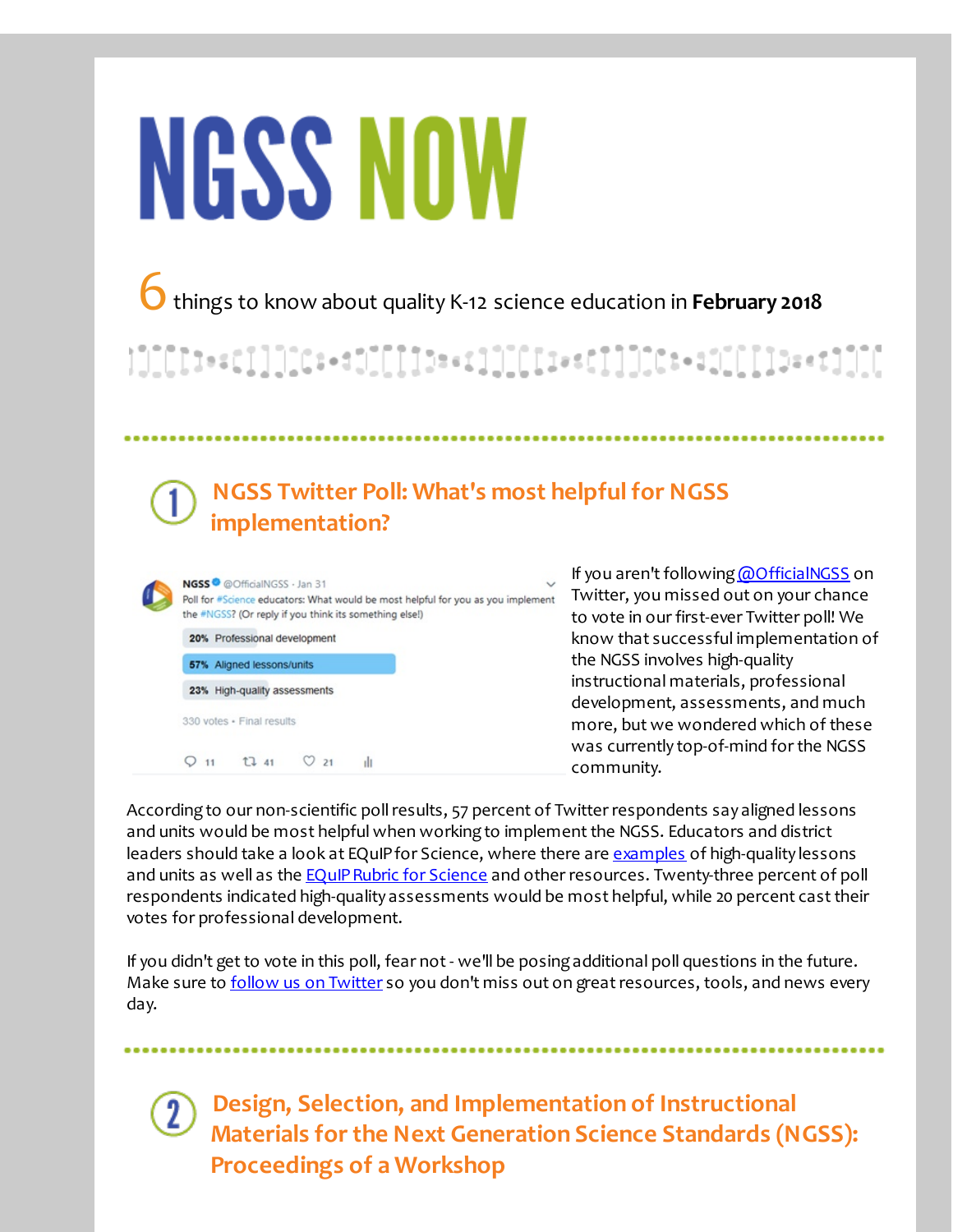The National Academies of

**SCIENCES** 

**MEDICINE** 

**ENGINEERING** 

In response to the need for more coordination across the ongoing efforts to support the design and implementation of instructional materials for science education, the National Academies of Sciences, Engineering, and Medicine convened a public workshop in June 2017. The workshop

focused on the development of instructional materials that reflect the principles of the Framework and the NGSS, and brought together experts involved with developing tools for selection and design of instructional materials as well as curriculum developers and researchers who are designing materials aligned with NGSS. This new [publication](http://r20.rs6.net/tn.jsp?f=001H9lyJkDwHi6VA2B8omrlChKB3-StlEcZ2rwEsc2koP_V_qKfOX6Tck2etg9JhA3KRAUzAKFCw0N1H_BhgQAtU-xgAY7xH4JsSs7eypBjtoEOfqKvds5pCYz-S5-kgRZJ-x7i2bBtJmllujrMdNTG7DR2bPMRAYH3sltu96PASqgj1gKMx1oD3z2g41Hyzf0CvLFtO3JlskppKlr1NjxaJ1_MVIqf4Usj-HV7MDxqqUR4g9mSVSRFIH16NKinQnZslKeiU8-XtzaJeXPs6W1_f6BsdWJZ8TKx&c=&ch=) summarizes the presentations and discussions from the workshop.

## **UPDATE: Primary Evaluation of Essential Criteria (PEEC)for NGSS Instructional Materials**

An [updated](http://r20.rs6.net/tn.jsp?f=001H9lyJkDwHi6VA2B8omrlChKB3-StlEcZ2rwEsc2koP_V_qKfOX6TcshkA_kur5mNrdnbzWF5E97xtssHcHt7wOii4m7AbcAImWFczNYxX1NUv0LcG7AI-67C7aJMcVERoyZJ48ViutqhKVZVeaL_fG6O0ZH7OLLdBRzrFYemZiaTbdSJwEg_CAa3LX4IClCY&c=&ch=) version of the Primary Evaluation of Essential Criteria (PEEC) for NGSS Instructional Materials is now available. After receiving feedback from users following the original June 2017 release, this PEEC version 1.1 updates how the five NGSS innovations should be used - most notably by intentionally emphasizing the importance of equity and access for all students as foundational to all five innovations.

Future updates to PEEC will include additional guidance on alignment, sampling, evidence, and more.

### **From** *EdSource***: New science standards a boon forthe littlest learners**



Photo credit: Carolyn Jones, EdSource

A [recent](http://r20.rs6.net/tn.jsp?f=001H9lyJkDwHi6VA2B8omrlChKB3-StlEcZ2rwEsc2koP_V_qKfOX6Tck2etg9JhA3K0LQ8F6fR4V-n8HoAxP7STyxYWYwe49RrBm8ARcwoSc-2nBzGLIzK7VJDkcWxyoXm3eBUfvfwY2qLeCdQozYUFbPvCrh-CcRGfxSJxjSlQq1j_5uid5hv-gKhMYqfqZuQchhvHRaTBUSUNviYhRz2a6iU-l6kso0ShOu1_tsP2gwe3pcw84_3E46CDPmZKG_T5gqxY5b3OHg=&c=&ch=) article in *EdSource* highlighted the potential for the NGSS to improve science education for elementary school students.

*"The new science standards, called the Next Generation Science Standards, focus on hands-on classroom projects and broad scientific concepts, and begin in kindergarten. Some elementary teachers say that once they learned the new standards, science became easy and more rewarding to teach, especially to younger children."* Read the full [article.](http://r20.rs6.net/tn.jsp?f=001H9lyJkDwHi6VA2B8omrlChKB3-StlEcZ2rwEsc2koP_V_qKfOX6Tck2etg9JhA3K0LQ8F6fR4V-n8HoAxP7STyxYWYwe49RrBm8ARcwoSc-2nBzGLIzK7VJDkcWxyoXm3eBUfvfwY2qLeCdQozYUFbPvCrh-CcRGfxSJxjSlQq1j_5uid5hv-gKhMYqfqZuQchhvHRaTBUSUNviYhRz2a6iU-l6kso0ShOu1_tsP2gwe3pcw84_3E46CDPmZKG_T5gqxY5b3OHg=&c=&ch=)



### **Great State Of Minds: Terryville High School**

An [article](http://r20.rs6.net/tn.jsp?f=001H9lyJkDwHi6VA2B8omrlChKB3-StlEcZ2rwEsc2koP_V_qKfOX6Tck2etg9JhA3KqWcPK7571fSb-ZOFuIdLQZnmepnkl7FUWWNSKSZYY6-EK2ULBAnPMYGBY5oEzyAwktgCtN2FOs5EtuZYd_S362S8fRzh0tFRrybD5CffNUZ7tbK2geMfsGCG1NyWfGu8T7l1khVA2pxTmsQsS4ANGkzwbhgES4N9xDCD84hri7-36AsyS3WPjA==&c=&ch=) from Fox 61 in Connecticut showed how the NGSS are already helping high school students' learningat Terryville High School.

*"'With the Next Generation Science Standards, we*